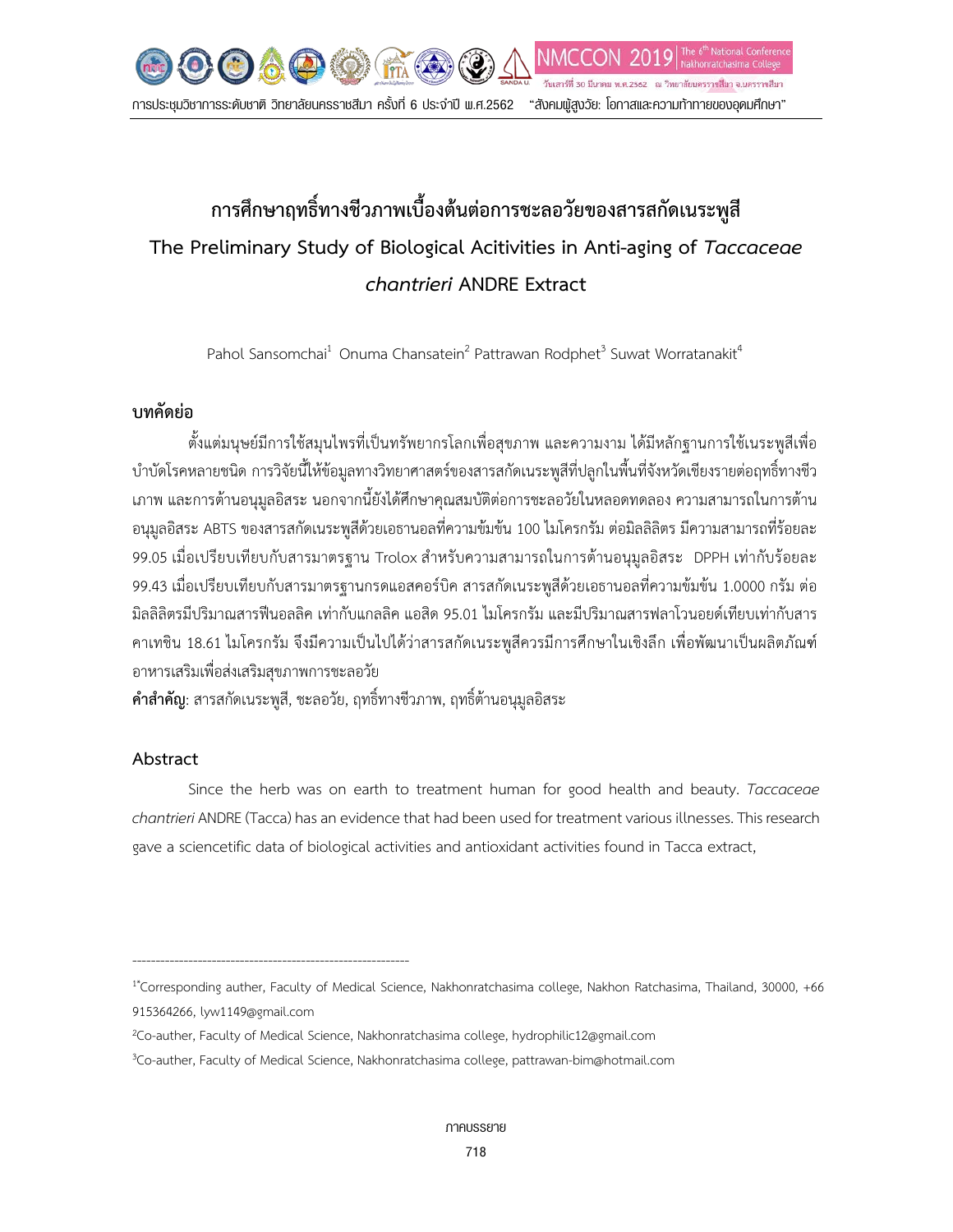cultivated in Chiang Rai Province and *in vitro* study on how it can promote anti-aging. The measurement of Tacca extract at 100 µg/ml in ethanol fraction on antioxidant activities against ABTS radicals was 99.06% as compared to Trolox. For antioxidant activities against DPPH radicals was 99.43% as compared to ascorbic acid. The total phenolics and total flavonoids at 100 µg/ml in ethanol fraction of Tacca extract were 95.01 GAE/g extract and 18.61 CE/g extract, respectively. In conclusion, Tacca extract could be further intensively studied and developed as anti-aging with promoting products or as a food supplements for health benefits.

**Keywords**: Tacca extract, anti-aging, biological activity, antioxidant activity

### **Statement and significance of problem**

It is undeniable that health problem is one of a major obstruct for daily living. This problem affect human's health and personality. Natural product is significant for mankind. It is used as food, drink, cosmetic, and medicine. Several studies reveal that the natural products contain numerous biological effect including antioxidant, anti-cancer, anti-metastasis and anti-inflammation. In Thailand, many kind of natural products are used for disease treatment or preventing, as well as in an aspect of beauty such as rhizome herbs which contain active compounds that play roles in anti-oxidant, anti-aging, anti-inflamtory, and many biological activities. Moreover *Curcuma longa*also contains flavonoids (curcumin/curcuminoid) which protect against many cancer<sup>1,2</sup>. *Tacca chantrieri* Ander (Tacca) (Figure 1) was used in traditional medicine that contain active compound including, saponins (compesterol, spirostanol, arginin, etc), flavonoid, poly phenol, glycoside, and phenolic glycosides<sup>3</sup>. The biological activities of these herbal have been widely studied including, anti-oxidant, inhibition of lipidperoxidation and decrease blood sugar in diabetes patient<sup>4</sup>, inhibition of virus and parasite growth, anti-inflammation, and anti-cancer<sup>5</sup> .

However, the natural product has never been studied in the case of anti-aging related to its antioxidant activities. Tacca is only used as the traditional medicine for relieving the illness in the northern part of Thailand. Therefore, the study of anti-aging related to antioxidant activities in Tacca was conducted. The study aims at finding the medicinal plant extract that can protect against radical and lead to the development of the extracts for health promotion aspect.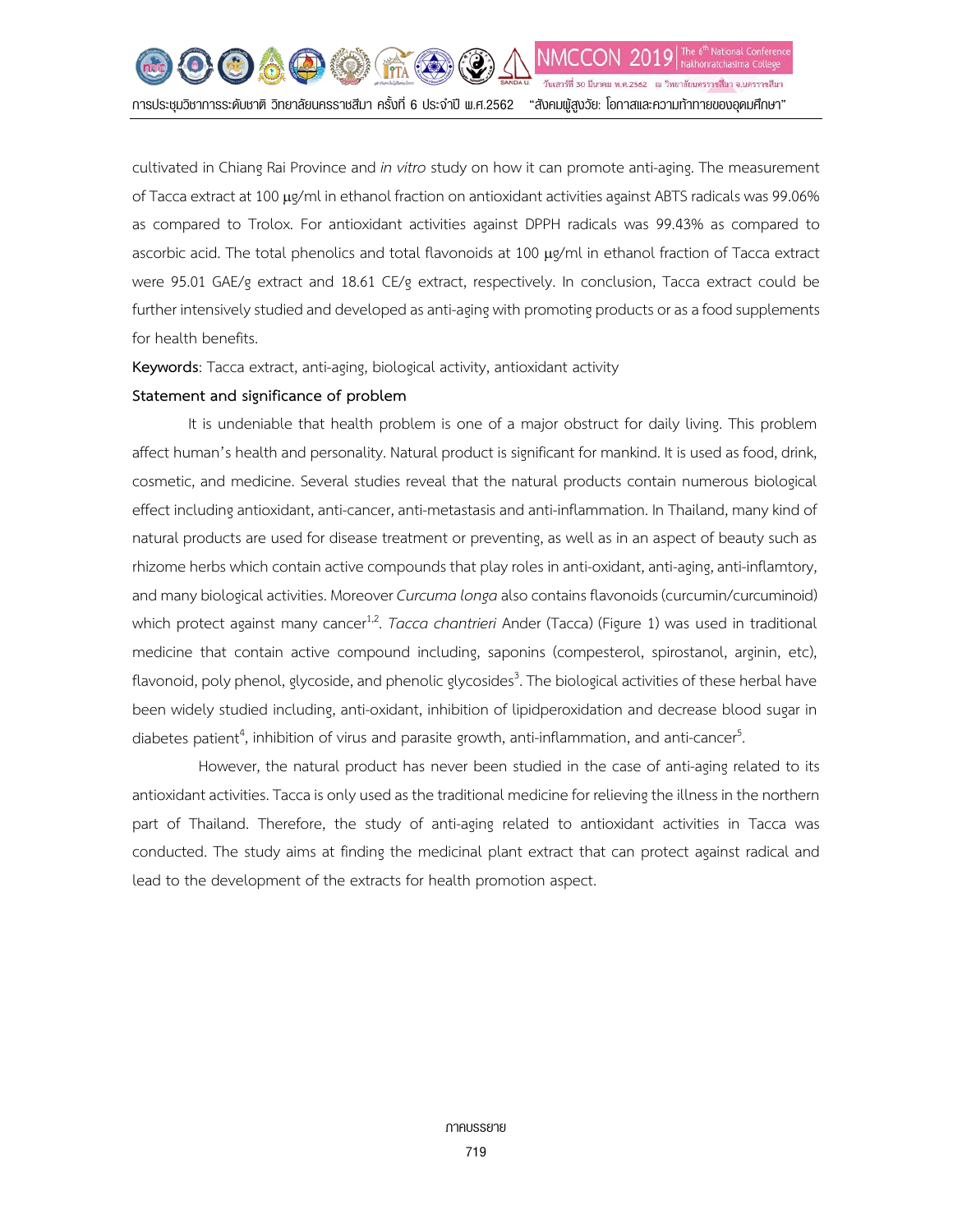

การประชุมวิชาการระดับชาติ วิทยาลัยนครราชสีมา ครั้งที่ 6 ประจําป พ.ศ.2562 "สังคมผูสูงวัย: โอกาสและความทาทายของอุดมศึกษา"



Figure 1 *Tacca chantrieri* Ander

#### **Objectives**

- To extract *Taccaceae chantrieri* ANDRE (Tacca) by ethanol
- To study the antioxidant activities of Tacca extract
- To determine amount of anti-aging compound in Tacca extract

#### **Materials and methods**

**Plant extraction:** The rhizomes of *Taccaceae chantrieri* ANDRE were washed, ground, and dried to derived find powder. The power was subjected to maceration by 95% ethanol and partition by *n*-butanol to gave crude Tacca extract. Then, crude Tacca extract was dried by evaporation and lyophilization.

**Antioxidant assays:** Tacca extract was designed with various concentration to reduce the color of radical promotor (DPPH and ABTS radicals). The antioxidant activities were compare the standard reagents (ascorbic acid for DPPH assay, Trolox for ABTS assay).

**Anti-aging related to antioxidant activities assay:** The colorimetric methods were used to detect antiaging realated to anti-oxidant activities. The total phenolic and flavonoid assays were compared to gallic acid and catechin standards, respectively. The [folin-ciocalteu reagent](http://scholar.google.co.th/scholar_url?url=https://www.researchgate.net/profile/Gustavo_Davila-Vazquez/post/Do_Folins_phenol_reagent_and_FolinDenis_reagent_have_the_same_composition/attachment/59d629ffc49f478072e9ca68/AS:272437072072714%401441965467378/download/Fenoles_Folin_Ciocalteu.pdf&hl=th&sa=X&scisig=AAGBfm1hgS0pCZhtWAaDjciWfKaBM24esg&nossl=1&oi=scholarr) was used for detect total phenolic compounds at OD 735 nm. For total flavonoids the standard catechin was compared to Tacca extract at OD 530 nm.

#### **Results and Conclusions**

The results of antioxidant activities were showed in Figure 2. The ethanolic Tacca extract at the concentration 100 µg/ml showed the best in antioxidant activities.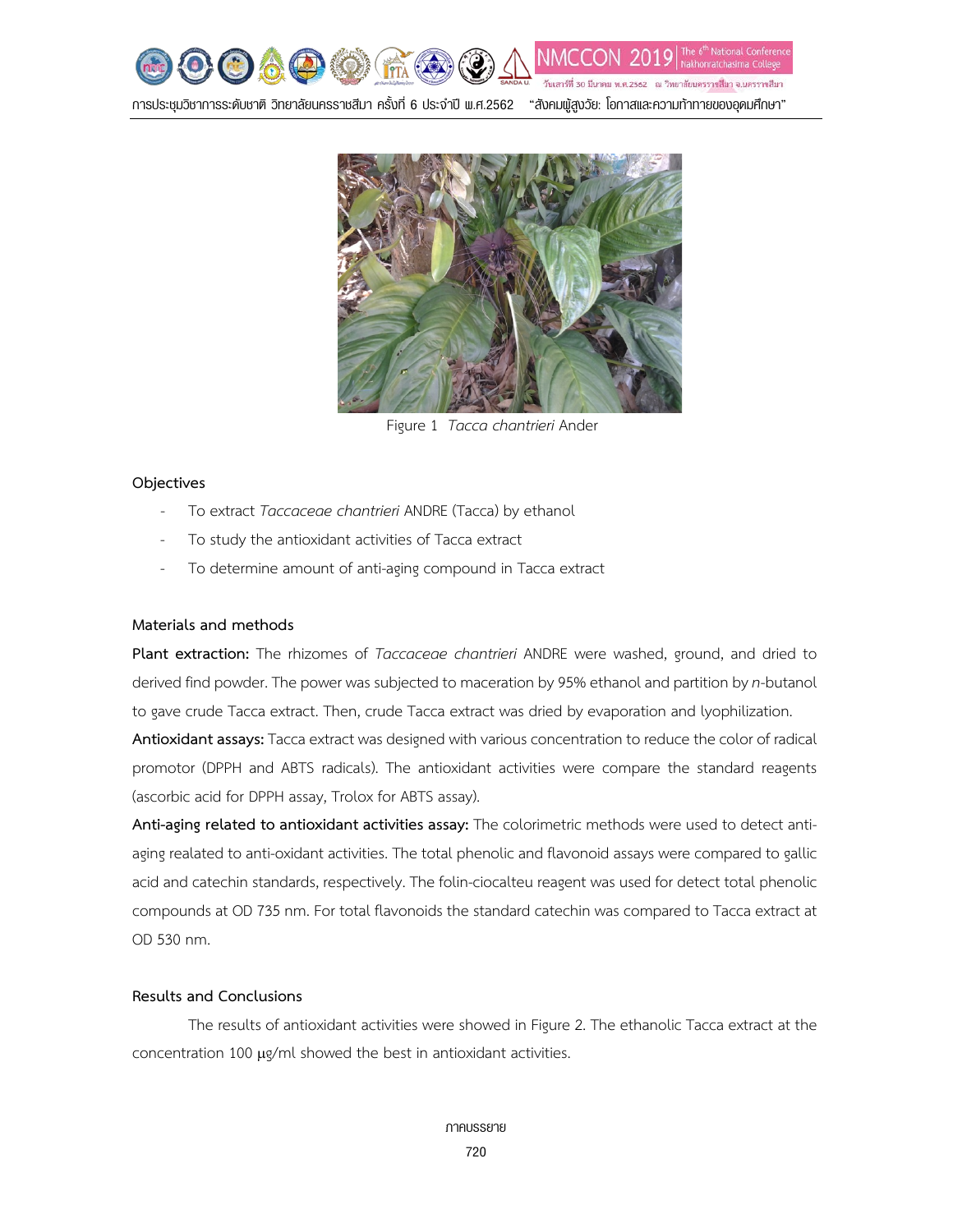



Figure 2. The antioxidant activities of ethanolic Tacca extract. The ABTS and DPPH radicals were reduced when the Tacca extract was added in the condition. The percent of inhibition of the oxidants were present. The percent of inhibition was dose dependent manner.



The anti-aging substances of ethanolic Tacca extract was show in Figure 3. The total phenolic and total flavonoid compounds were measured as an anti-aging related to antioxidant activities.

Figure 3. The anti-aging compounds as an antioxidant activities were investigated ethanolic Tacca extract. The total phenolic and flavonoid compounds were presentes in the ethanolic Taccca extract. The amount of anti-aging related to antioxidant activities were dose dependent manner.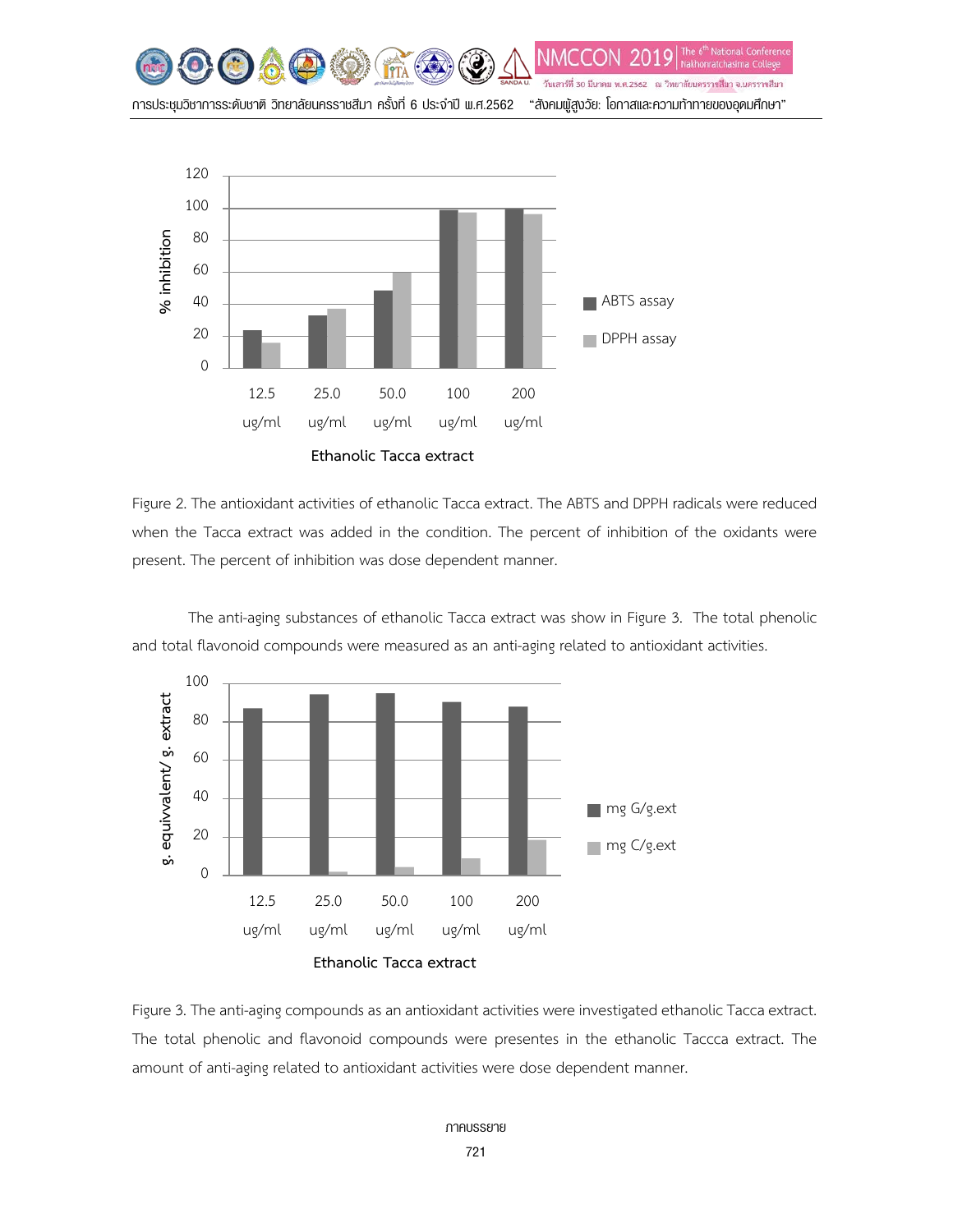NMC วันเสาร์ที่ 30 มีนาคม พ.ศ.2562 - ณ วิทยาลัยนครราชสีมา จ.นครราชสีมา การประชุมวิชาการระดับชาติ วิทยาลัยนครราชสีมา ครั้งที่ 6 ประจําป พ.ศ.2562 "สังคมผูสูงวัย: โอกาสและความทาทายของอุดมศึกษา"

#### **Discussion**

The ethanolic Tacca extract showed antioxidant activities. These activities were confirm by its phenolic and flavonoids compounds. These compounds are emphosise to be and anti-aging compound cause these compounds promote human health. Morover these compound also inhibit many causes of illness. Many scienctific study showed that benzoquinone-type retro-dihydrochalcone are extracted from root of Tacca can inhibit breast cancer, prostate cancer and cervical cancer<sup>6</sup>. Moreover, taccalonolides E and A, a steroid from this plant, can inhibit microtubule rearrangement<sup>7</sup> and inhibit expression of pglycoprotein and inhibit MDR cancer cells proliferation<sup>8</sup>. Additionally, the ethanol fraction from Tacca can decrease blood pressure, relieve pain and anti-inflammation in animal model<sup>9</sup> but have no report *in vitro* study. For the study in skin and hair, found that Tacca could be used as an ingredient of shampoo for elimination of louse $^{10}$ .

#### **References**

- Sansomchai, P. (2014). **The Mechanisms of Dermal Papila cell Promoting Effects and Antioxidants of** *Tacca chantrieri* **Ander,** *Centella asiatica* **Linn), and** *Eleutherine americana* **(Aubl. Merr.**) *in vitro*, Ph. D. Thesis. Phitsanulok: Thailand.
- [Yodkeeree, S.](https://www.ncbi.nlm.nih.gov/pubmed/?term=Yodkeeree%20S%5BAuthor%5D&cauthor=true&cauthor_uid=18495463), [Chaiwangyen,](https://www.ncbi.nlm.nih.gov/pubmed/?term=Chaiwangyen%20W%5BAuthor%5D&cauthor=true&cauthor_uid=18495463) W., [Garbisa,](https://www.ncbi.nlm.nih.gov/pubmed/?term=Garbisa%20S%5BAuthor%5D&cauthor=true&cauthor_uid=18495463) S., & [Limtrakul,](https://www.ncbi.nlm.nih.gov/pubmed/?term=Limtrakul%20P%5BAuthor%5D&cauthor=true&cauthor_uid=18495463) P. (2009). **Curcumin, demethoxycurcumin and bisdemethoxycurcumin differentially inhibit cancer cell invasion through the downregulation of MMPs and uPA**. *Journal of Nutritional Biochemistry*, *20*(2), 87-95. https://doi.org/10.1016/j.jnutbio.2007.12.003.
- Yokosuka, A., & Mimaki, Y. (2007). **New glycosides from the rhizomes of Tacca chantrieri**. *[Chemical](https://www.researchgate.net/journal/0009-2363_CHEMICAL_PHARMACEUTICAL_BULLETIN) & [Pharmaceutical](https://www.researchgate.net/journal/0009-2363_CHEMICAL_PHARMACEUTICAL_BULLETIN) Bulletin (Tokyo), 55*(2), 273-279. http://dx.doi.org/10.1248/cpb.55.273.
- Steinrut, L., Itharat, A., & Ruangnoo, S. (2011). **Free radical scavenging and lipid peroxidation of Thai medicinal plants used for diabetic treatment**. *Journal of the Medical [Association](https://europepmc.org/search;jsessionid=E2190B8C3B0F4F7807E407D8AC233870?query=JOURNAL:%22J+Med+Assoc+Thai%22&page=1) of [Thailand,](https://europepmc.org/search;jsessionid=E2190B8C3B0F4F7807E407D8AC233870?query=JOURNAL:%22J+Med+Assoc+Thai%22&page=1) 94*(7), S178-182. https://europepmc.org/abstract/med/22619926.
- Yokosuka, A., Mimaki, Y., Sakuma, C., & Sashida, Y. (2005). **New glycosides of the campesterol derivative from the rhizomes of Tacca chantrieri**. *Steroids, 70*(4), 257-265. [https://doi.org/10.1016/j.steroids.2004.11.006.](https://doi.org/10.1016/j.steroids.2004.11.006)